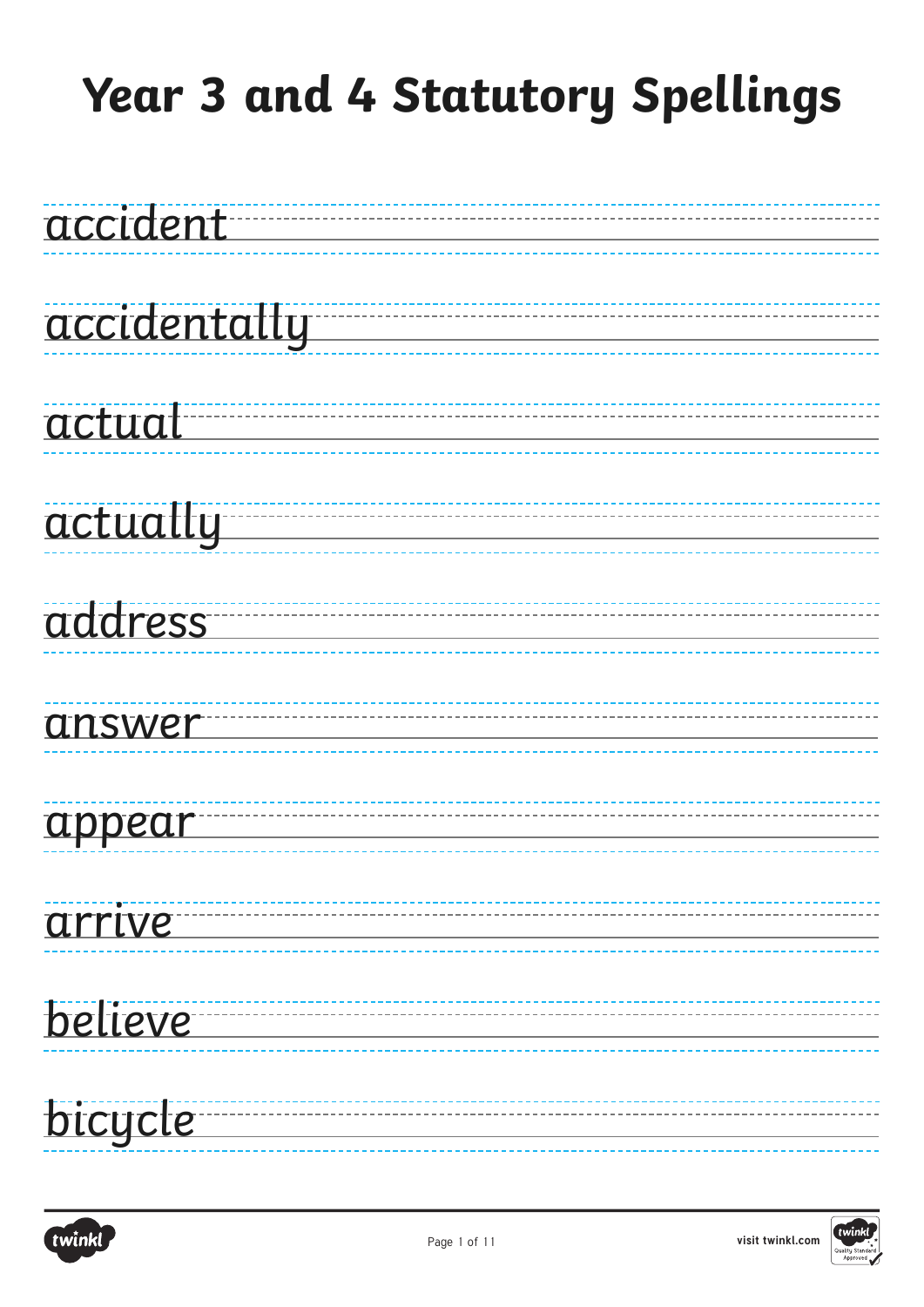

| breathe |  |  |  |
|---------|--|--|--|
|         |  |  |  |

| build |
|-------|
|       |

| <b>busu</b> |
|-------------|
|             |

### business

### calendar

#### caught

| centre |
|--------|
|        |

### century

### certain

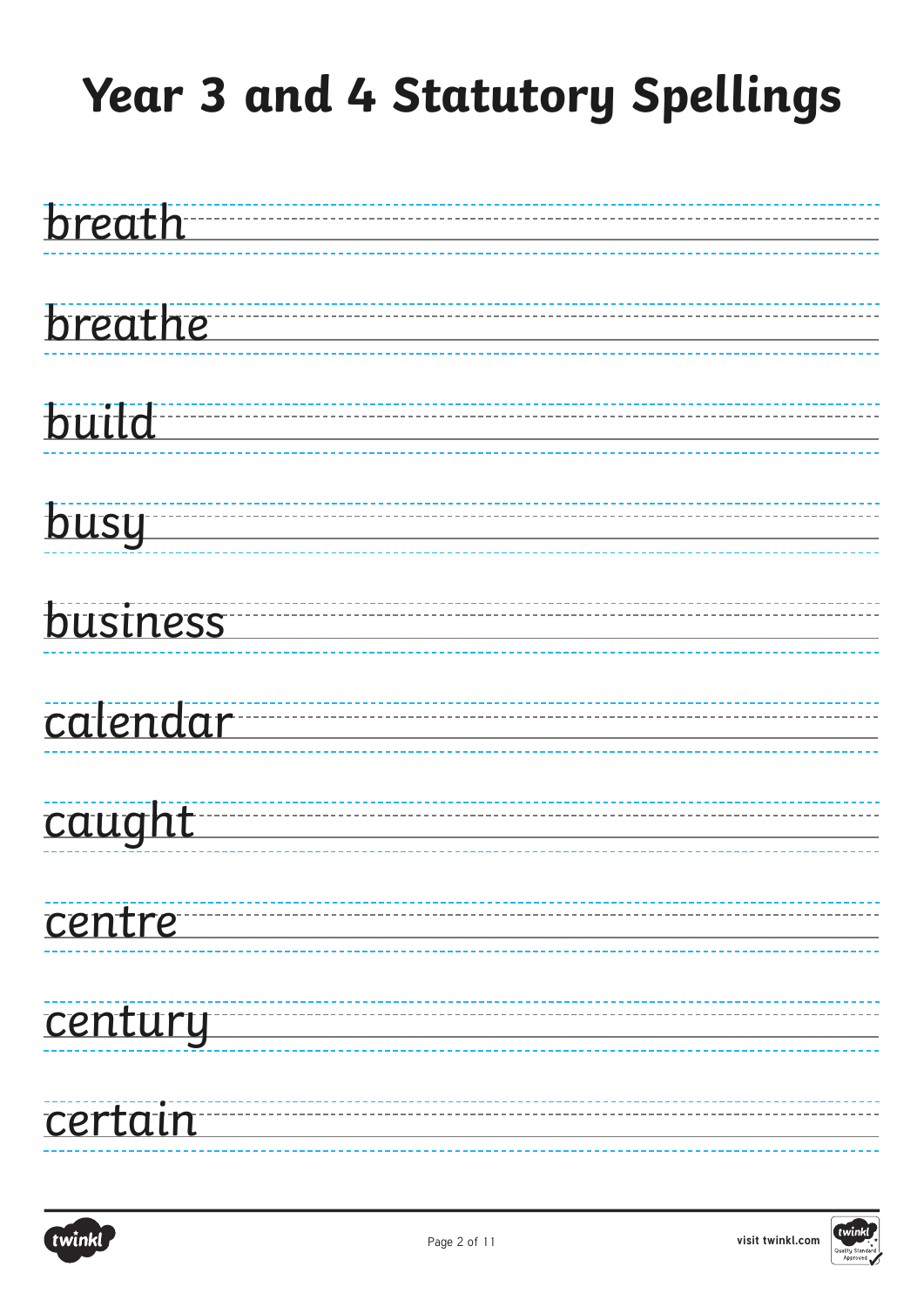

# complete

### consider

### **continue**

# decide

#### describe

# different

# difficult

### disappear

### early

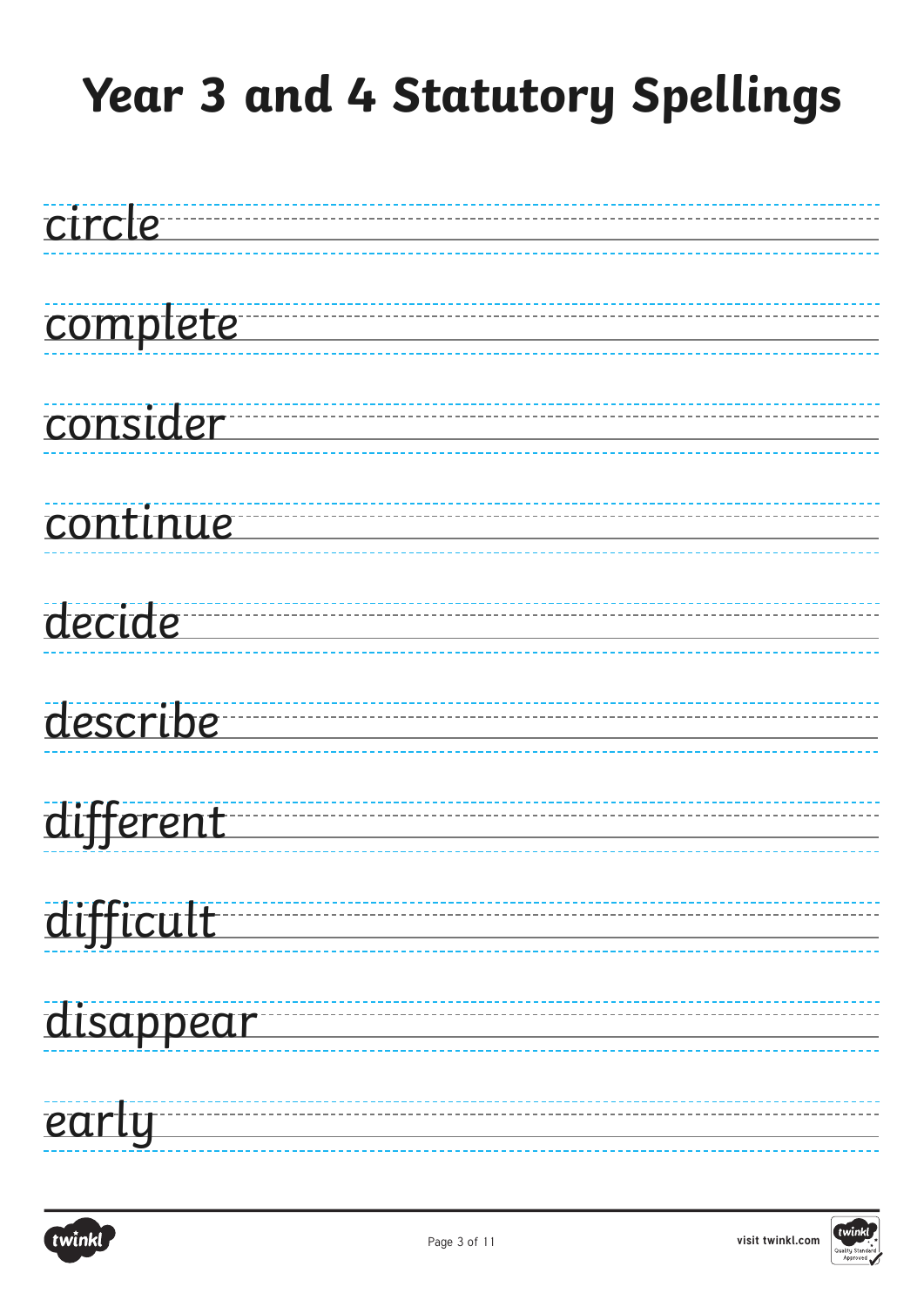

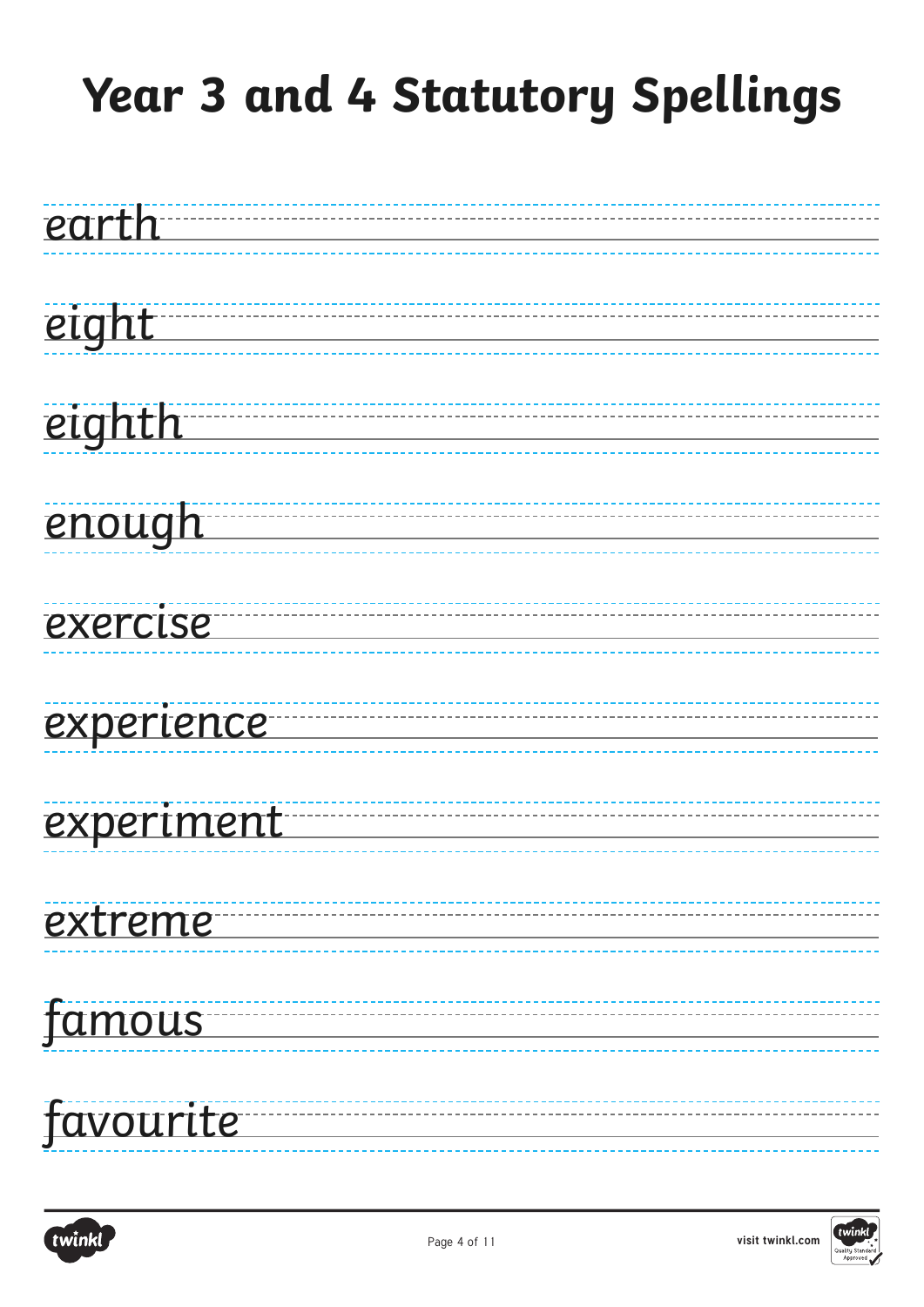

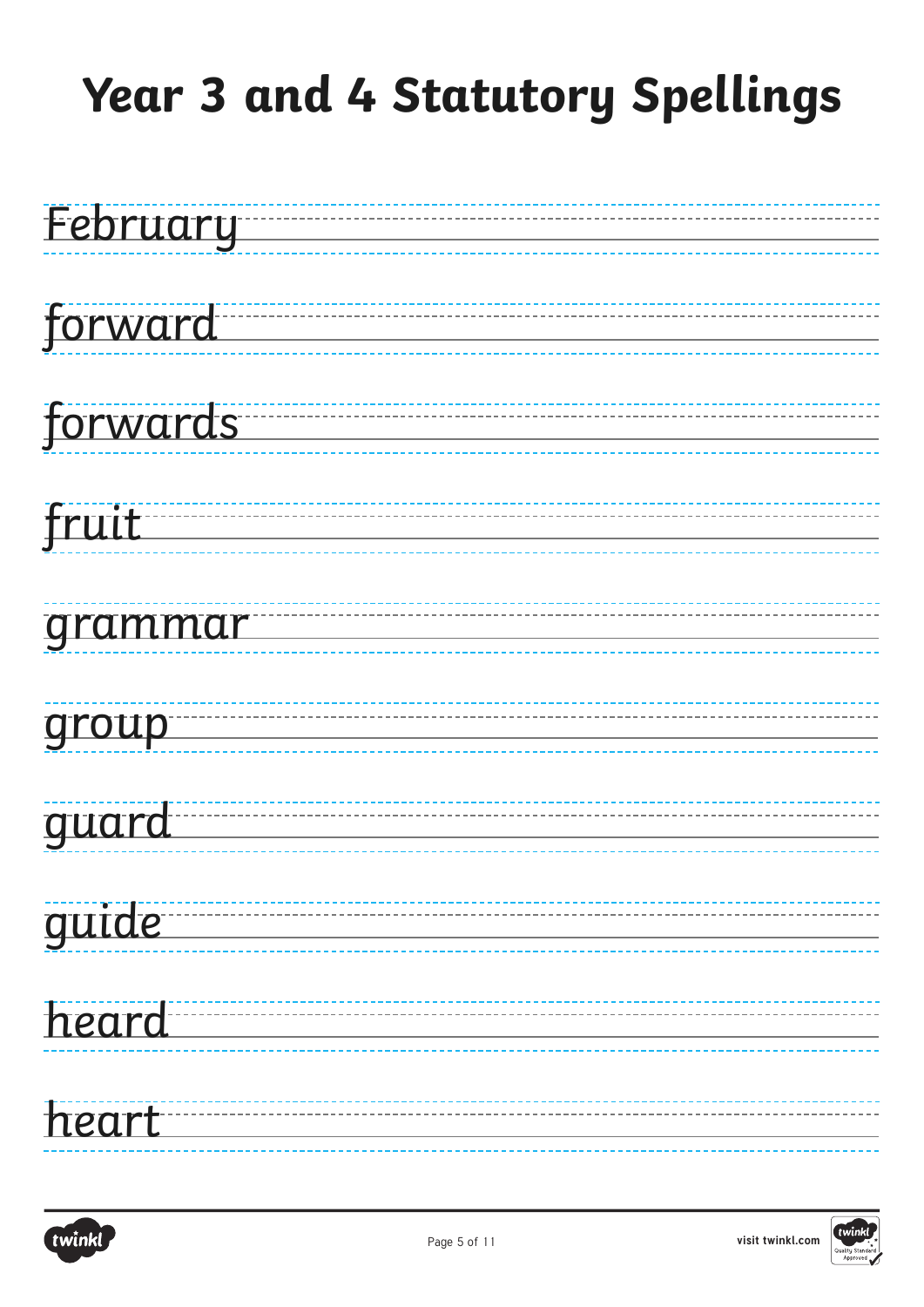

| history |
|---------|
|         |

### imagine

### increase

### important

### interest

#### island

### knowledge

#### learn

# length

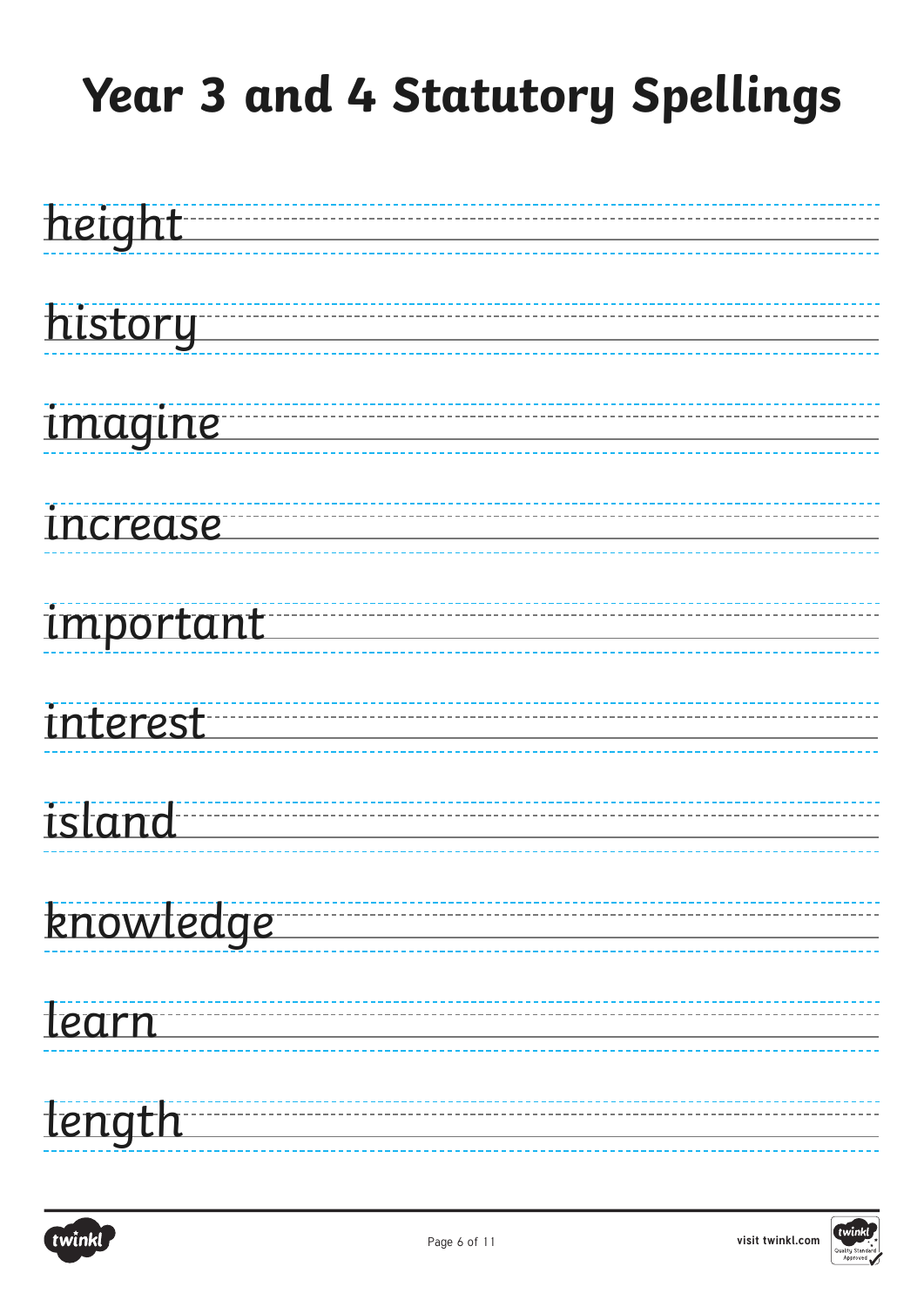

### material

### medicine

### mention

### minute<sup>---</sup>

# natural

#### naughty

# notice

#### occasion

#### occasionally

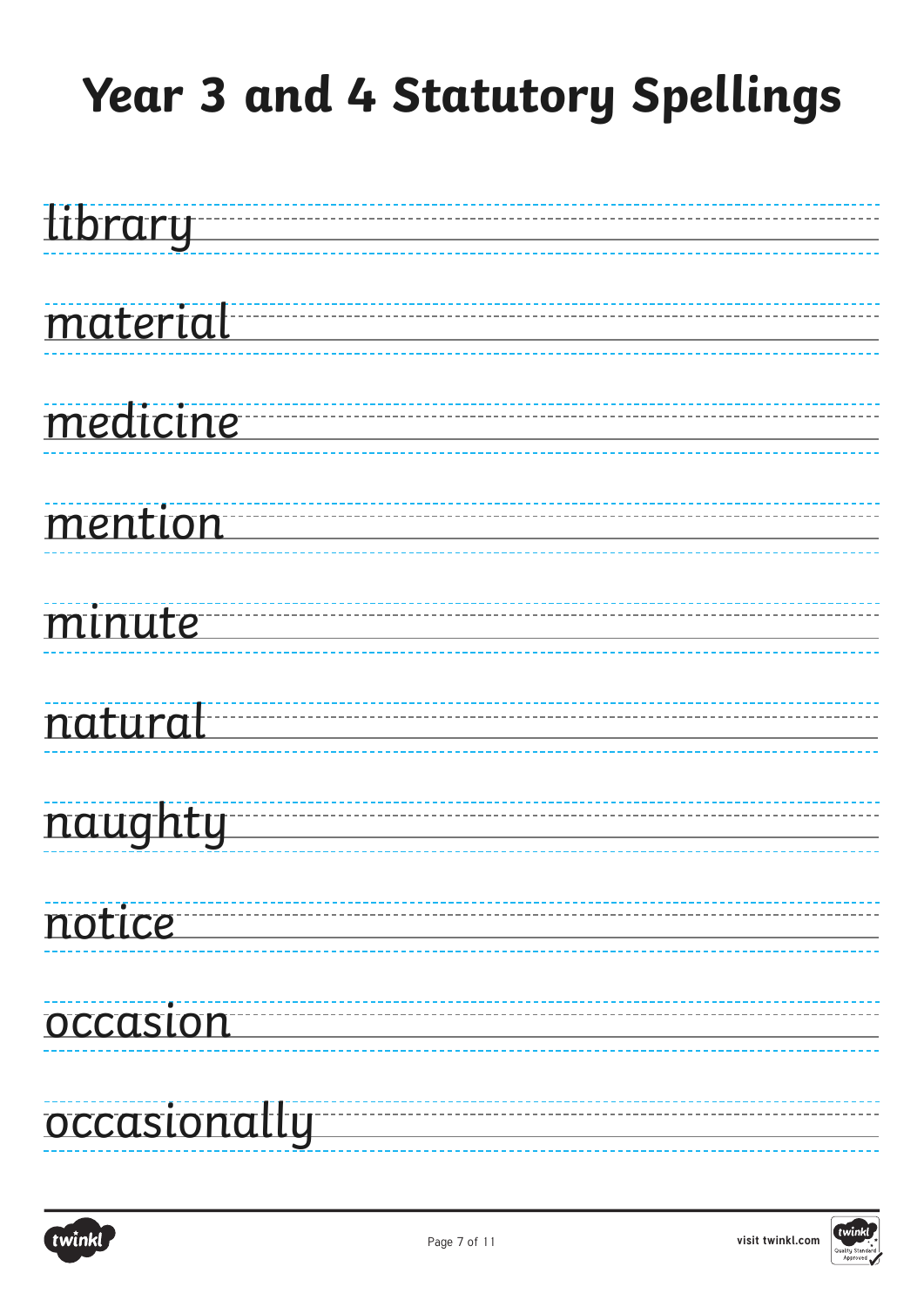

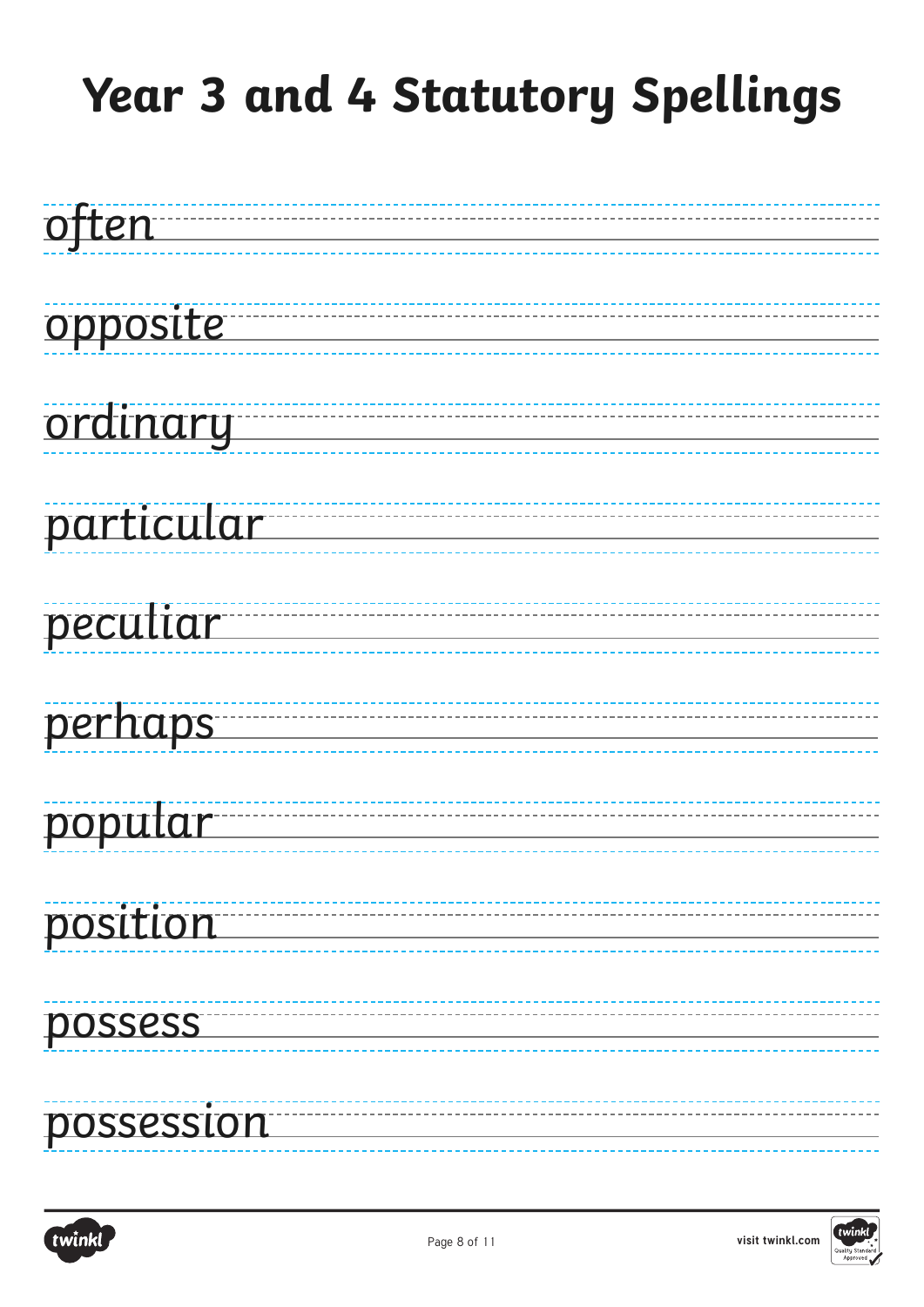

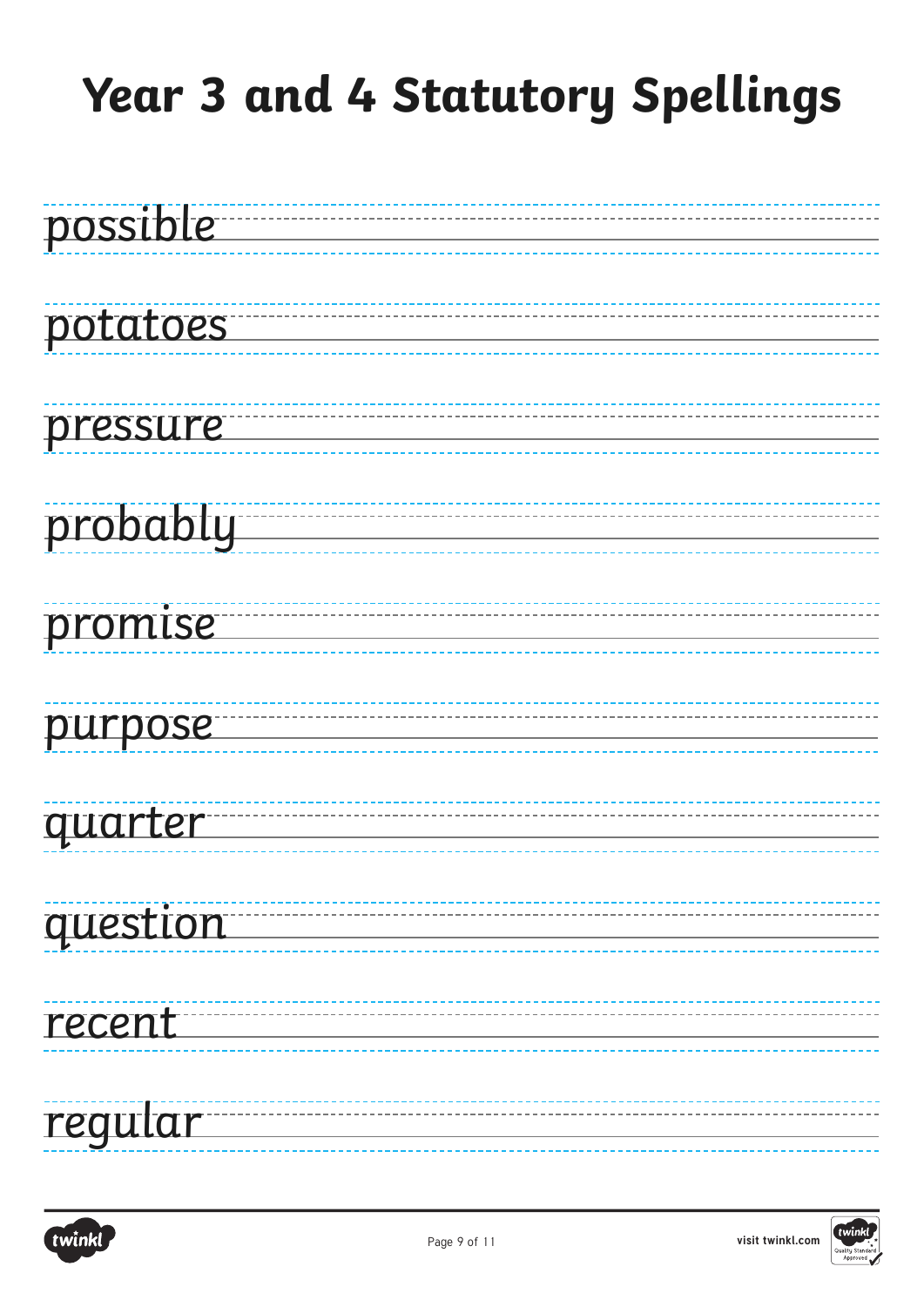